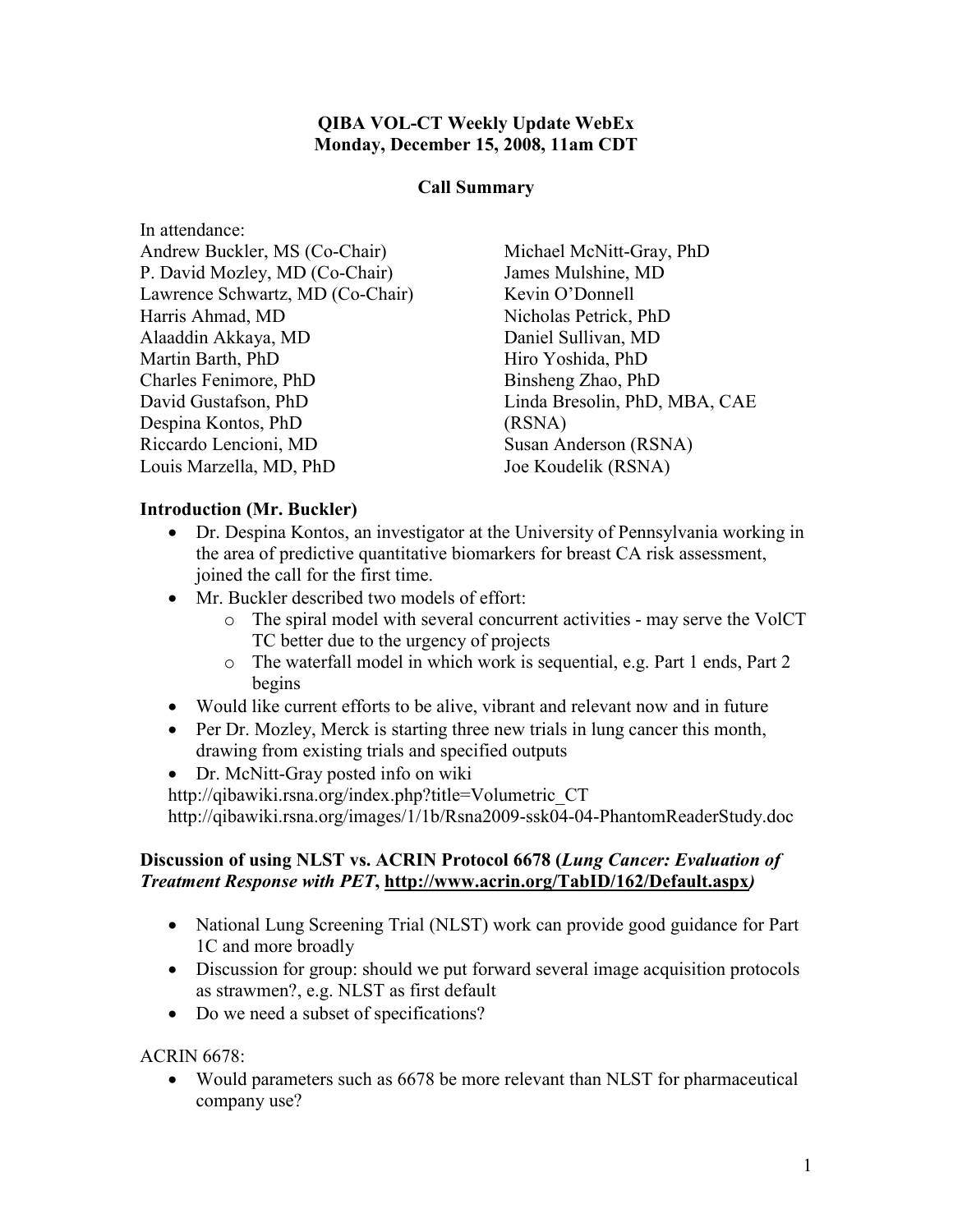- o 6678 data could be restructured for quantitative analysis-framework for discussion
- o Check table of input parameters for 6678 (ie, slice thickness, etc)
- o 6678 field of view (FOV) has been problematic--large voxels not good for volumetrics

## NLST:

- Advantage of NLST is that everything for inputs is specified for outputs; can make additions and deletions
- We may want to extend the NLST slice thickness for use in Stage I up to Stage IV technology has moved since NLST was set down; does ACRIN have more parameters?
- Agreement that a composite of NLST and 6678 would be possible with little effort or harmonizing

### Wiki

- Dr. Schwartz will put a link for NLST and 6678 on the wiki
- Mr. O'Donnell has populated the wiki with several documents
- Authentication needed for wiki? Accounts needed to post and edit; not needed to simply view wiki material.

# Groups and Planning

- We have a validation plan for VolCT as a better method for therapy response measurements
- Part II is hinge pin of validation plan; lay down standards. Use NLST and ACRIN 6678 to fill-in details; has value for pharma stakeholders
- In Parts III-VI, conduct increasing levels of validation for standards; conduct in parallel sequence and not strictly sequentially
- Keep the planning fluid and avoid inertia; want to be able to change momentum
- Will need versioning for profiles and specs as time progresses
- Groups 1A-C providing background for tech parameters and expected outcomes for those setting
- Unlike groups 1A and 1B, group 1C is at very beginning (Dr. Fenimore)
- For Group II, what placeholders should be in the Profile; claims are limited presently without data
- Group 1B relating subsets of clinical needs in trial setting; put together organically but continue to address http://qibawiki.rsna.org/images/5/53/Proposed Group 1B Questions and Datase ts\_2008-11-05v2.ppt (Dr. Mulshine)
- There are barriers for accrual if acquisition parameters are too high
	- Repeating baselines done on different equipment
	- Include acceptable deviations with suggestions of expected variance; this is key for gradually raising the bar